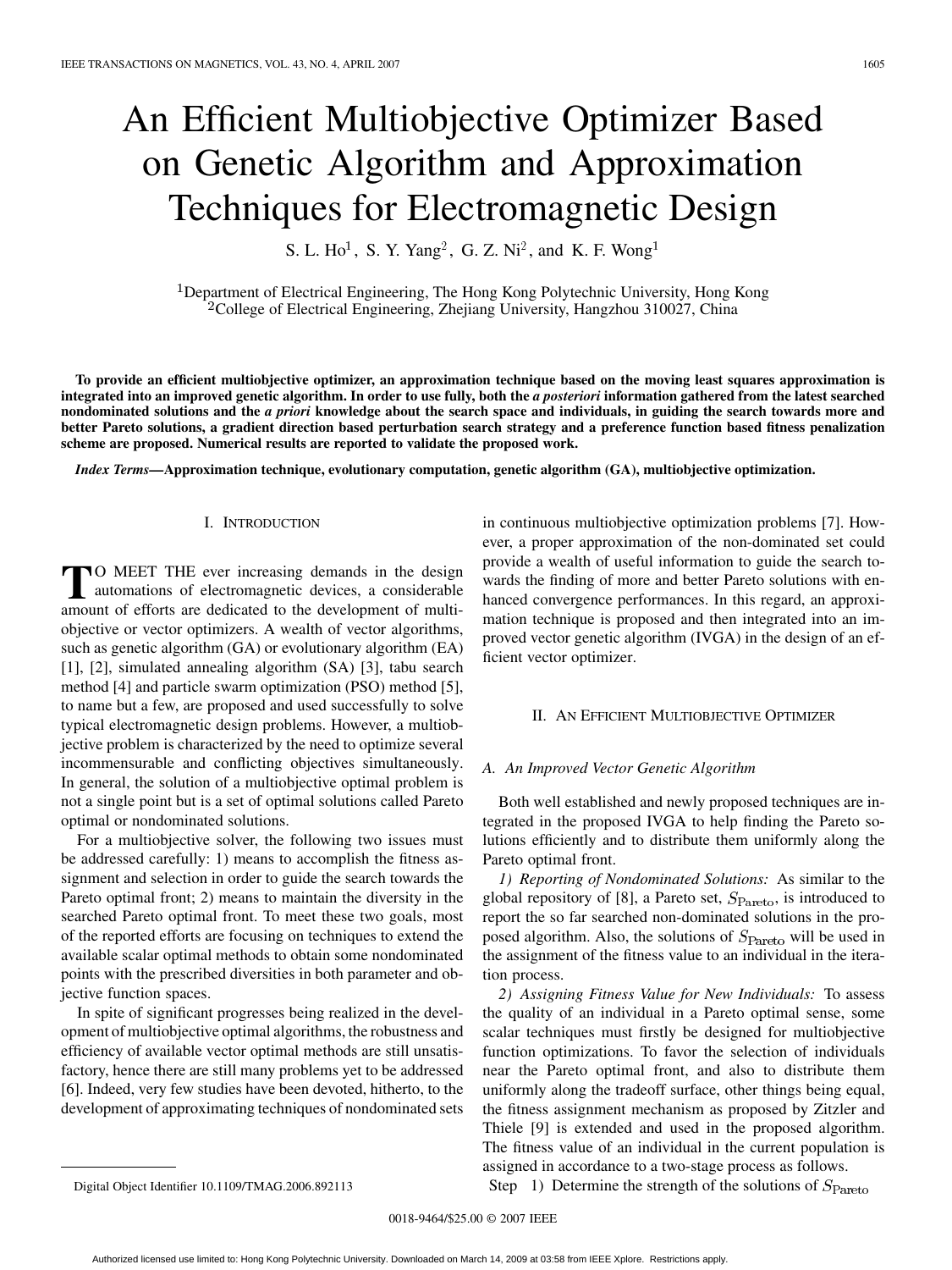For each solution i in  $S_{\text{Pareto}}$ , its strength  $s_i$  is proportional to the number of individuals in the current population which are dominated by it, i.e.,

$$
s_i = n_i/(N+1) \tag{1}
$$

where  $n_i$  is the number of individuals in the current population which are dominated by the solution  $I$ ;  $N$  is the size of the population. The fitness value of the solution  $i$  is the inverse of its strength.

Step 2) Fitness assignment of individuals in population  $P$ The fitness value of an individual  $j$  in the population is computed by summing the strengths of all Pareto set members which dominate individual  $j$ . Mathematically

$$
(f_{\text{fit}})_j = \frac{1}{1 + \sum_{i(i \succ j)} s_i} \tag{2}
$$

where  $i \in S_{\text{Pareto}}$ ,  $j \in P$ ,  $k \succ l$  means that solution  $k$  dominates solution  $l$ .

*3) A Priori Penalization of the Fitness Value:* In most of the available multiobjective optimizers, only the information gathered on the so far searched solutions, the *a posteriori* information, is used to guide the search towards more promising solutions. However, if some *a priori* knowledge about the search space and individuals is available and could be used, the search efficiency and quality of the solution of the optimizer could be improved. Hence a preference function, that includes the *a priori* information about an individual as proposed in [\[10\]](#page-3-0), is used to penalize the fitness value to guide the search to find better Pareto solutions. For the paper to be self-contained, the concept of the preference function will be described firstly.

For illustrative simplicity, one considers the minimization of an optimal problem involving two decision parameters  $\bar{x}$  =  $a(x_1, x_2)$  and two objective  $(f_1(\overline{x}), f_2(\overline{x}))$  functions. Mathematically, if the contour lines of  $f_1$  and  $f_2$  in the parameter space exhibiting different convexities are intersecting at a feasible point P as shown in Fig. 1(a), there will be at least one point  $Q$  in the feasible space which is better than point  $P$  for both objective functions. By repeatedly and symmetrically reducing the values of both functions  $f_1$  and  $f_2$ , it is possible to locate a Pareto optimal point at the tangential point between the contour lines of the two objectives, as shown in Fig. 1(b). In order to characterize the feature of an intersection point of the contour lines of the two objectives in the parameter space, one defines the preference function as

$$
p(\overline{x}) = \frac{\nabla f_1(\overline{x})}{\|\nabla f_1(\overline{x})\|} \bullet \frac{\nabla f_2(\overline{x})}{\|\nabla f_2(\overline{x})\|} + 1
$$
 (3)

where  $\|\bullet\|$  is the Euclidean norm.

The preference function  $p(\overline{x})$  reaches its minimum function value of zero at all Pareto optimal points. In other words, the preference function provides a "gauge" to measure the "closeness" of a feasible point to the nondominated solutions of the optimal problems. Therefore, to intensify searches around the



Fig. 1. Illustration of intersection points for a design problem comprising of two decision parameters and two objective functions.

points which are "close" to a Pareto solution, the fitness value of individuals in the current population is penalized by using

$$
f_{\text{fit}}\left(\overline{x}^{(j)}\right) = \frac{f_{\text{fit}}\left(\overline{x}^{(j)}\right)}{(1+\alpha)^{p(\overline{x}^{(j)})}}
$$
(4)

where  $\overline{x}^{(j)}$  is the *j*th individual;  $\alpha \in [0, 0.1]$  is a constant predefined by the user.

When the number of objective functions is more than 2, the preference functions are defined in a "pairwise" sense for every two objectives, and the power of the penalized function of (4), i.e.,  $p(\overline{x}^{(j)})$ , is the weighted sum of the values of all possible preference functions pairwisely defined. From (4), it is clear that the smaller the preference function, the smaller is the fitness being devalued. Consequently, the proposed penalization scheme of the fitness value of an individual will force the search towards more and better Pareto solutions.

*4) Fitness Sharing:* To produce a uniform distribution of the searched Pareto solutions, not only in the objective but also in the parameter spaces, the fitness sharing concept is introduced. In order to reduce the implementation complexity, a simple fitness sharing function is proposed. Mathematically, the fitness sharing function is defined as

$$
f_{\text{share}}\left(\overline{x}^{(i)}\right) = \frac{1/d_f\left(\overline{x}^{(i)}\right)}{\sum_{j=1}^{N_T} 1/d_f\left(\overline{x}^{(j)}\right)} + \frac{1/d_X\left(\overline{x}^{(i)}\right)}{\sum_{j=1}^{N_T} 1/d_X\left(\overline{x}^{(j)}\right)} \tag{5}
$$

where  $d_u(\overline{x}^{(k)})(u = f, X)$  is the point density around the specified point  $\overline{x}^{(i)}$  in the *u*-space;  $N_T$  is the number of the total solutions which are available in the current generation;  $f$  and  $X$  are, respectively, the objective and parameter spaces.

To compute the point density of a specified point, a hypersphere with the specific point as the centre is constructed and the number of the solutions which fall inside this sphere is used as a measure of its fitness sharing function. The fitness value of an individual,  $\overline{x}^{(i)}$ , is the weighted sum of its fitness and fitness sharing function values, i.e.,

$$
f_{\text{fit}}\left(\overline{x}^{(i)}\right) = w_1 f_{\text{fit}}\left(\overline{x}^{(i)}\right) + w_2 f_{\text{share}}\left(\overline{x}^{(i)}\right) \tag{6}
$$

where  $w_1$  and  $w_2$  are two weighting constants.

*5) Selection of New Generation:* At the end of every generation, a new population is selected from all solutions which are available in the current generation using a Roulette wheel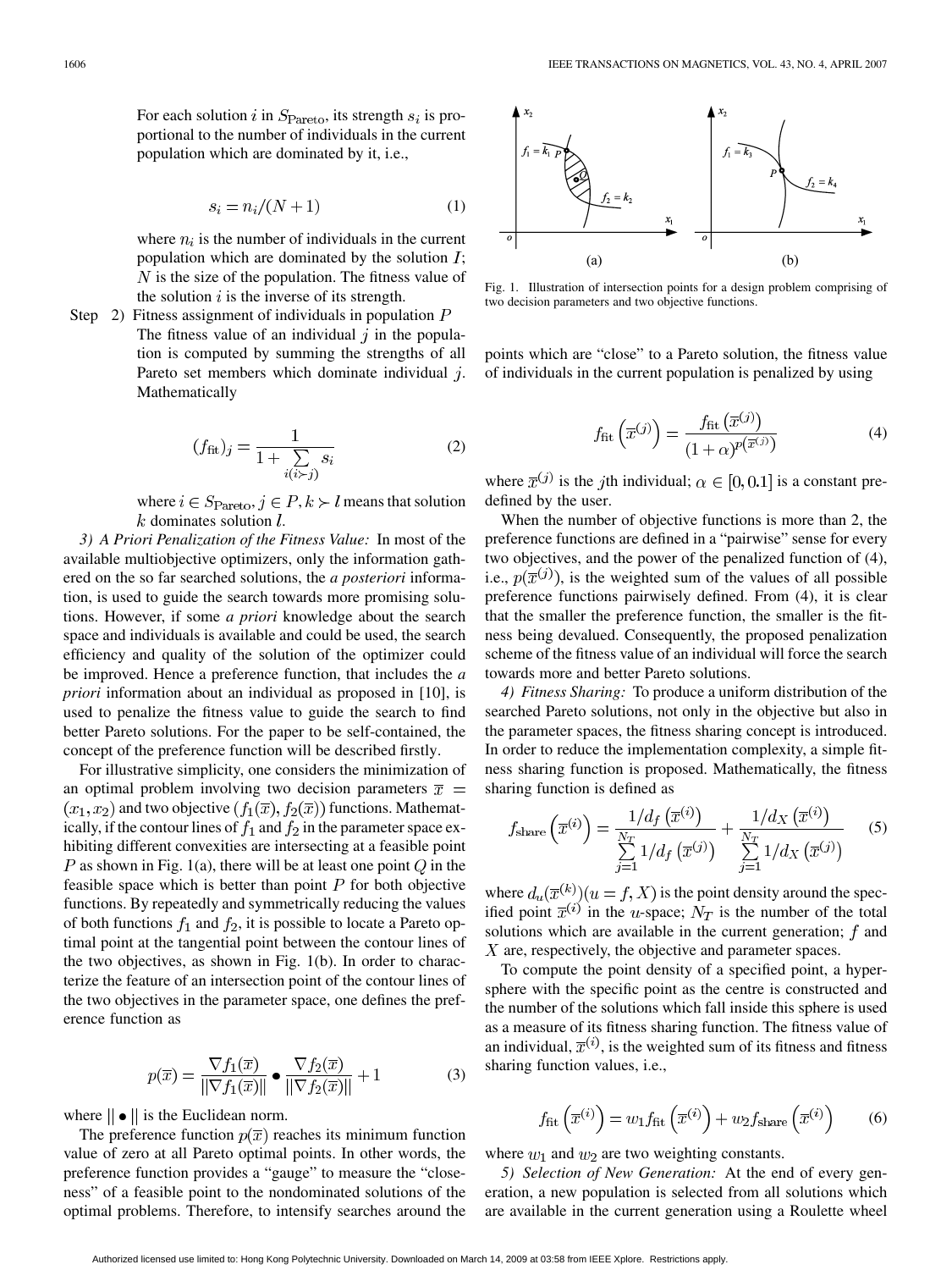selection mechanism according to the fitness values of the solutions. The new populations are generally composed of three different individuals, i.e., those generated by means of selection, crossover, and mutation operations; those that come from the current population; and those that are stored in the external Pareto optimal set.

### *B. Approximation and Utilization of Nondominated Set*

To fully use the information gathered from the so far searched discrete nondominated solutions, a continuous approximation of these discrete points at the end of each generation is constructed using a moving least squares approximation based response surface model [\[11\]](#page-3-0). As better nondominated points may be found, in the gradient direction of this approximated presentation from a geometrical perspective, an intensifying searching phase is activated by perturbing a specific point selected from this approximation on its gradient direction, in order to obtain such solutions. Essentially, the proposed intensifying searching phase is:

- 1) Select a point from the approximated presentation, using a Roulette wheel selection rule according to the point densities of the searched discrete nondominated solutions, in the objective function space.
- 2) Perturb the specific point on its gradient direction, and determine the objective function values of the newly perturbed point using

$$
f_{\rm obj}^i = f_{\rm obj}^i - \frac{\partial g}{\partial f_{\rm obj}^i} \Delta_{\rm pert}^i \tag{7}
$$

where  $f_{\text{obj}}^i$  is the value of the *i*th objective function at the specific point;  $q$  is the approximated continuous contour of the so far searched nondominated solutions in the objective space;  $\Delta_{\text{pert}}^i$  is a small perturbation value of the *i*th predefined by the user.

3) Calculate the decision parameter values of the new perturbation point according to their objective function values. As i) the number of the objective functions is generally smaller than that of the decision parameters, and ii) one image in the objective space may relate to multiple points in the decision parameter space, the values of the decision parameters of the new perturbation point is determined from

$$
\min \sum_{i=1}^{k} \left( \left( f_{\text{obj}}^{i} \right)^{\text{perturb}} - \left( f_{\text{obj}}^{i} \right)^{\text{compute}} \right)^{2} \tag{8}
$$

where  $(f_{\text{obj}}^i)$ <sup>perturb</sup> and  $(f_{\text{obj}}^i)$ <sup>compute</sup> are the values of the th objective function obtained, respectively, in step (2) and from a response surface of the corresponding objective function as proposed in this paper.

- 4) Check if the newly calculated decision parameters are in the feasible space. If the answer is "Yes," go to next step; Otherwise, reduce the perturbation value and return to step 2.
- 5) Determine if the stop criterion is satisfied. If the answer is "Yes," stop this search phase; Otherwise, go to step 1.



Fig. 2. Schematic diagram of the multisectional pole shoes.

The initial value of the perturbation value,  $\Delta_{\text{pert}}^i$ , is automatically adjusted during the iterative process in such a way that it jumps to the maximum value at the beginning of the search and reaches the minimum value at the end of the search. Typically, the maximum and minimum values of the perturbation parameter of  $\Delta_{\text{pert}}^i$  are set, respectively, to 10% and 5% of the "averaged" value of the *i*th objective function over some sampling points. Moreover, from the aforementioned description it is clear that: 1) since the selection probability for a point in the approximated presentation of the so far searched nondominated solutions is inversely proportional to the point density, the sparser the points in the objective space are, the higher are the probabilities for the points are to be selected. Therefore, the diversity of the nondominated solutions is guaranteed; 2) compared with a pure stochastic perturbation method, the proposed gradient based one can reach a promising point in the maximum descending direction, resulting in an enhancement in search efficiency. Consequently, a high performance multiobjective optimizer could be expected.

#### III. NUMERICAL EXAMPLE

To critically compare the performances of the proposed algorithm with other vector optimal techniques, the geometrical design of the multisectional pole arcs of a large hydrogenerator [\[3\]](#page-3-0) is used as a case study. Mathematically, this multiobjective design problem is formulated as

$$
\begin{array}{ll}\n\max & B_{f1}(X) \\
\min & (e_v, \text{THF}) \\
\text{s.t} & \text{SCR} - \text{SCR}_0 \ge 0 \\
& X_d' - X_{d0}' \le 0\n\end{array} \tag{9}
$$

where  $B_{f1}$  is the amplitude of the fundamental component of the flux density in the air gap,  $e_v$  is the distortion factor of a sinusoidal voltage of the machine at the no-load, telephone harmonic factor (THF)  $X_d$  is the direct axis transient reactance of the short circuit ratio (SCR) generator.

The decision parameters of this problem are the center positions and radii of the multisectional arcs of the pole shoes (Fig. 2). In the numerical implementation,  $B_{f1}$  is directly computed from the finite element solution of the no-load electromagnetic field of the machine, and the other performance parameters of (9) are derived based on these finite element simulations.